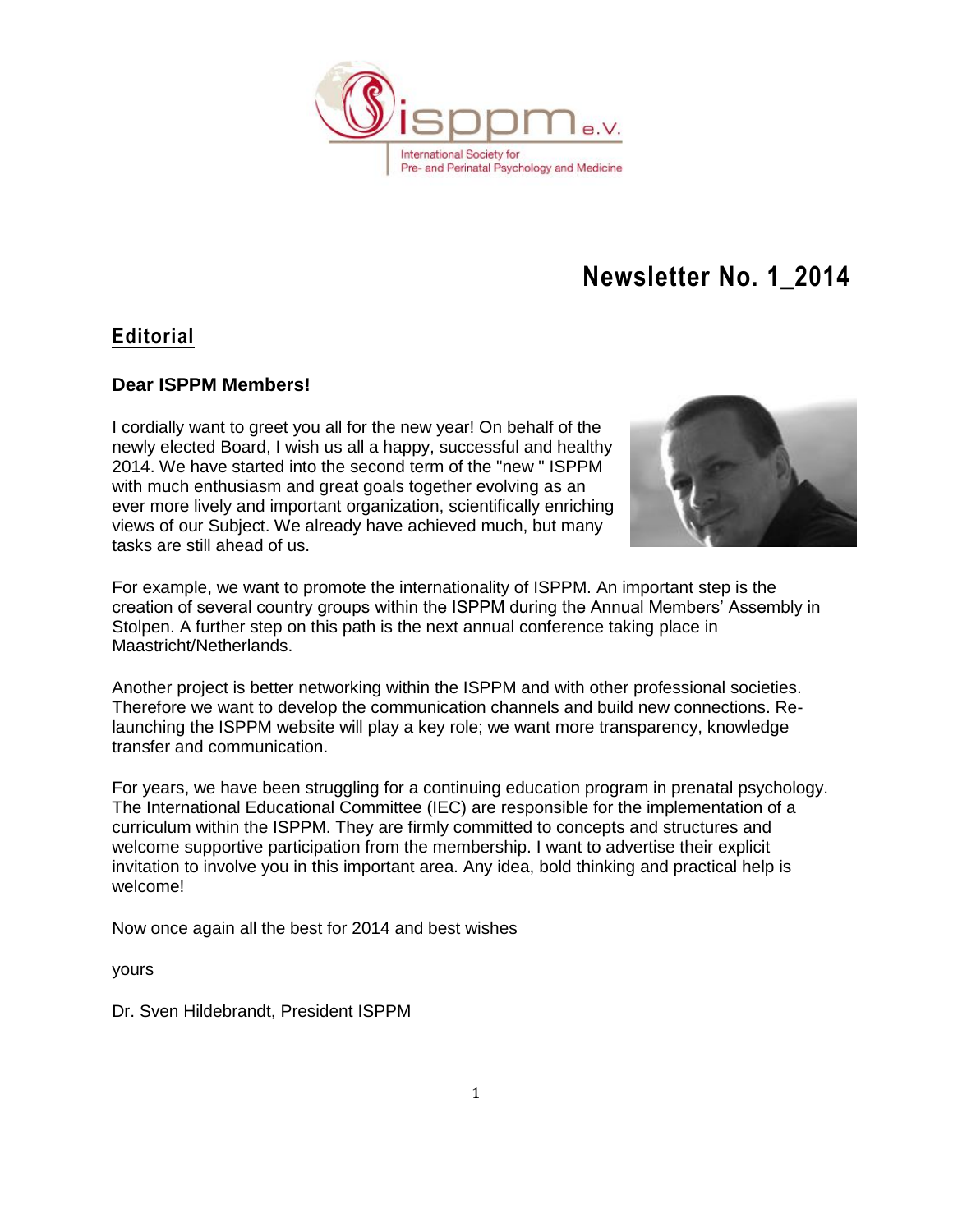

### **From the Board**

#### **New board member Chris Maibach (Chairman of the Extended Board)**

The discovery of the prenatal dimension has opened a lot of doors in my life. For that I am enormously grateful. This gratitude, I would like to return in the form of a voluntary commitment of the professional organization in this field, the ISPPM.

Internally I want to enable for successful, functional and pleasurable work under the patronage of the Association. External I would like to contribute effectively to carry the relevance of the prenatal dimension of life into society.

Definitely am looking forward very much to the coming time and the numerous challenges that wait for me.



#### My background :

Apprenticeship as an electrician, graduate as high school teacher for Science subjects at the University of Fribourg ( CH) , graduate students as a supervisor and coach at the University of St. Gallen (CH), two years of training with Franz Renggli in prenatal body psychotherapy (CH), training as an instructor for Stone Age survival techniques (CH).

I have more than twenty years experience in association work in management positions, as well as ten years experience as a trainer and instructor for personality development. For several years I have now been working with consulting engineers and technicians on their way to a new career challenge.

#### **Further use of the preauthorized payment mandate as a SEPA debit note mandate**

As already announced at the Members' General Assembly, your pre-authorized payment mandate is continued as a SEPA debit note mandate as of the year 2014. As of February 2014 only the Europe-wide uniform SEPA payment transactions are valid. Every member gets a mandate reference number of your own, which as a rule consists of your name and your joining date. The creditor identification number is: DE28ZZZ00000041757. The direct debits are executed for the year at the end of July as decided by the general meeting in 2013. Please,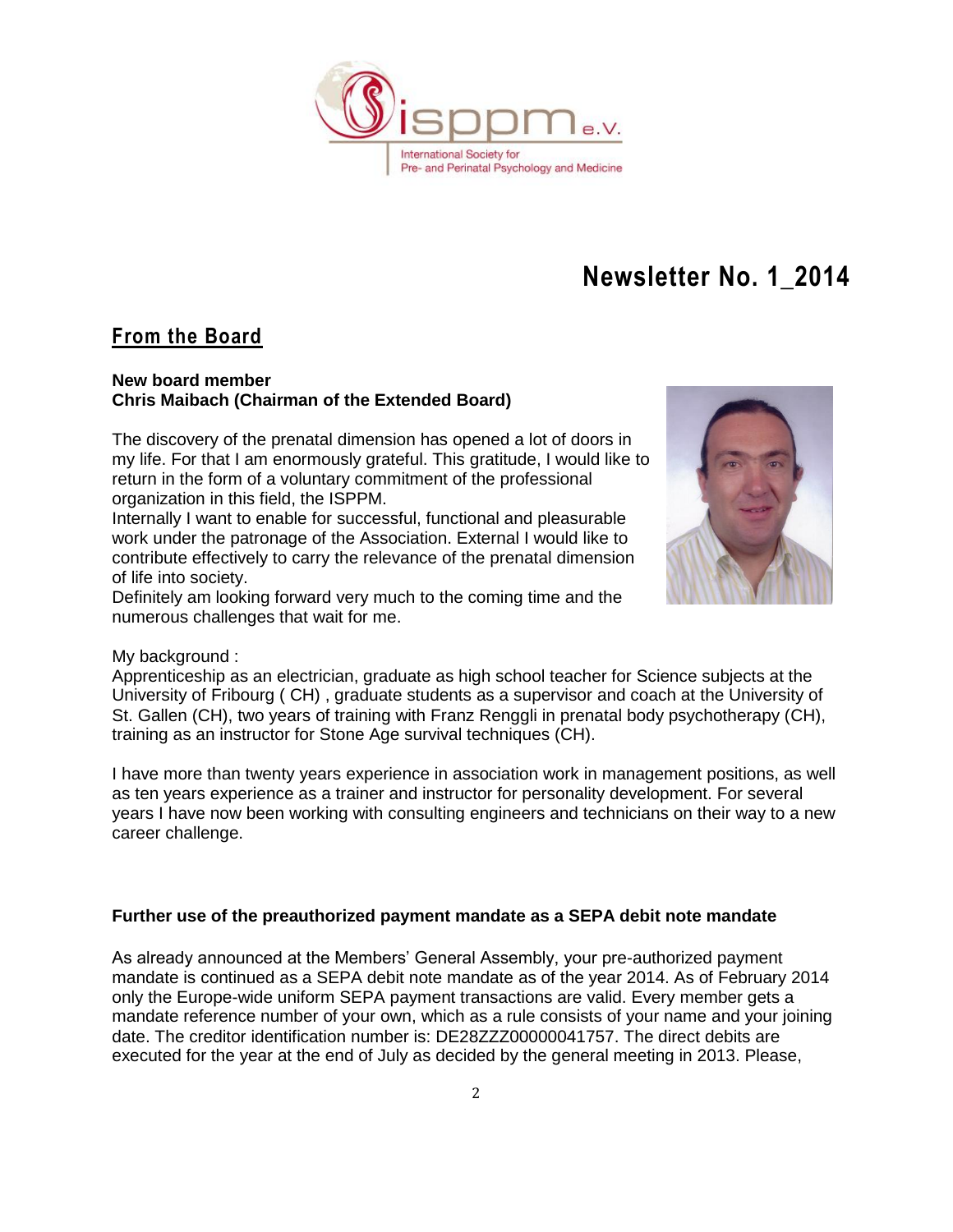

inform us of your bank data, if you have not advised us in writing before, or if it has changed.

Yours sincerely

Wolfgang Bott, treasurer ISPPM

### **From the Working Groups**

#### **WG Psychotherapy and Psychosomatics**

The WG Psychotherapy and Psychosomatics is planning a list of therapists for the ISPPM website, which will replace the current improvised one. For this purpose 15 members of the WG psychotherapy have already shared their data. We have oriented at the list on the website of the ISPPM Switzerland (see [http://www.isppm.ch\)](http://www.isppm.ch/). We would now like to inform the members of ISPPM about this plan and ask those who want to be included in this list, to send me (janus.ludwig @ gmail.com) and Marita Klippel- Heidekrüger

(klippelheidekrueger@hotmail.com) your information. For any questions contact us (Tel: 06221 801 650 Janus, telephone Klippel- Heidekrüger 0308514609 ). The pattern for the data would be, as I said, the website of the isppm.ch. We ask you to send the data to two weeks after the dispatch of the newsletter.

For the AG Psychotherapy, Ludwig Janus

02. - 04.May 2014, the WG Psychotherapy and Psychosomatics meets in Berlin.

The plan is a common acquaintance of WG members and an exchange of views on the specific and differing working methods that take into account the pre-, peri -and postnatal trauma and stress factors.

The meeting will also serve to formulate a shared vision of our other activities outwards. This includes planning of meetings, spreading the pre-, peri -and postnatal psychology approaches in other therapy methods etc.

We invite other ISPPM members to participate in our first WG meeting.

Overnight stay in a beautiful new hotel will be provided. The price per night in a double room with breakfast is  $\in$  79.00. If two members share a double room the price is  $\in$  39.50. In order to spare further expenses for participants, I offer my practice and private rooms for our " 1. WG meeting" (approx. 3 min. walking from the hotel) free of charge. Small restaurants, there are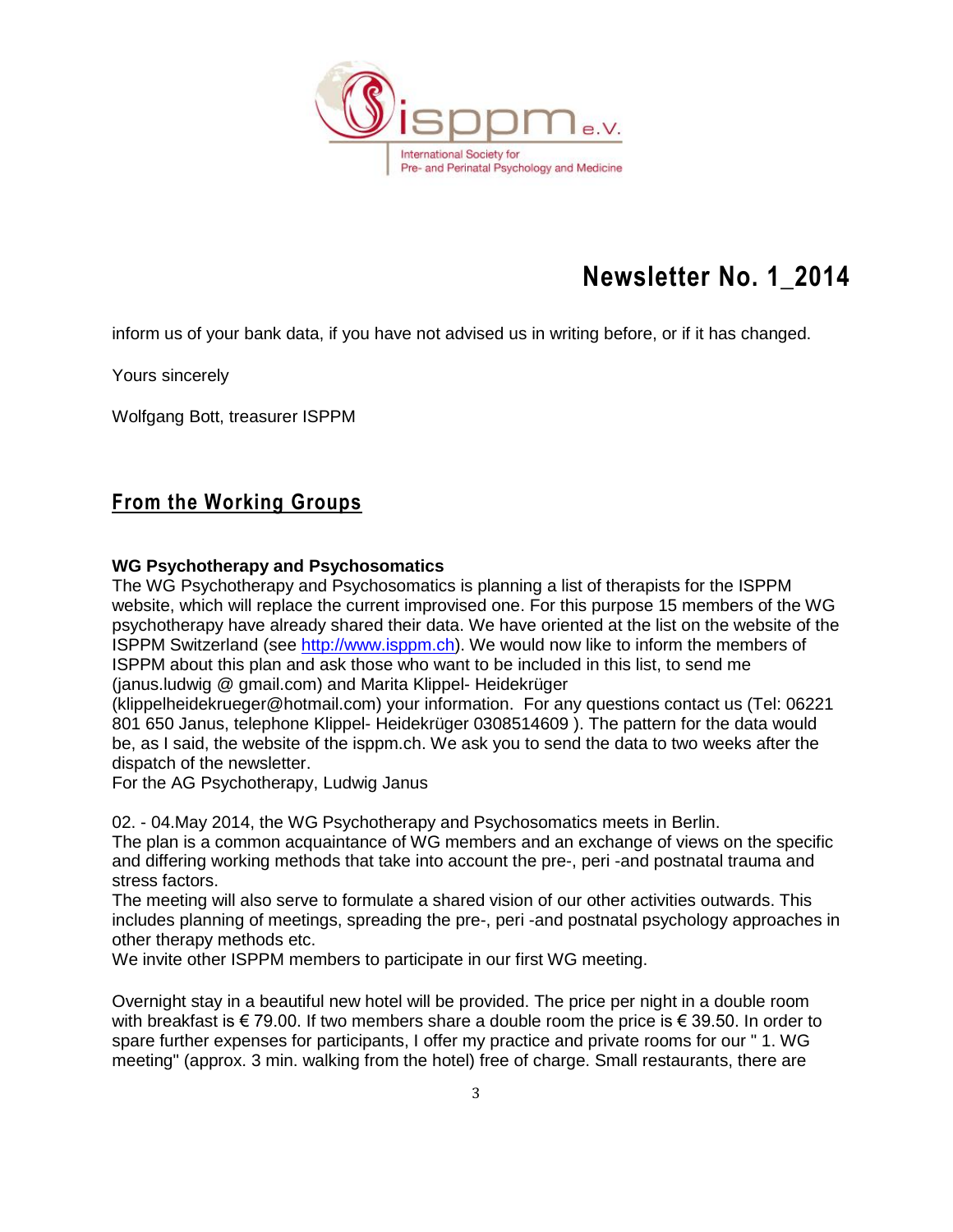

plenty in the area. Applications and suggestions for this meeting, please contact my email address : klippelheidekrueger@hotmail.com Tel : 004930 8514609 For the AG psychotherapy, Marita Klippel-Heidekrüger

### **Dates isppm e.V.**

At the suggestion of our member Paula Diederichs, we plan to be present with a booth on the "15th German Children and Youth Welfare Day" 3rd - 5th June 2014 in Berlin. For this we need volunteers who are willing to represent the ISPPM e.V. there for a few hours. Please contact Karin Klein, our representative for public relations and press work. Contact:

#### **k.klein@bindungsanalyse-rheinland.de**

http://www.jugendhilfetag.de/

**Extended Board Meeting:** Friday February 28 – Saturday March 01, 2014 in Celle

**Meeting WG Psychotherapy:** May 2 – 4, 2014 in Berlin

**International Congress 2014**: November 1 – 2, 2014 in Maastricht, Hotel L'Empereur **"Pregnancy and Birth shape life** – Integration of pre-and perinatal psychology in (mental) health care"

The ISPPM, amongst other things, makes an effort to give the pre- and perinatal psychology a prominent place in health care.

The acquired knowledge around brain research and the influences of pregnancy and birth on the (unborn) baby, compels us to also look at the psychological and emotional consequences of birth and pregnancy. The above mentioned can have consequences for behavior and physical and emotional wellbeing. When we acknowledge traumas can already arise during pregnancy and birth and that they can be healed, this can be of great influence on the vision within (psychological) healthcare.

A group of therapists from The Netherlands and Belgium that have their attention on the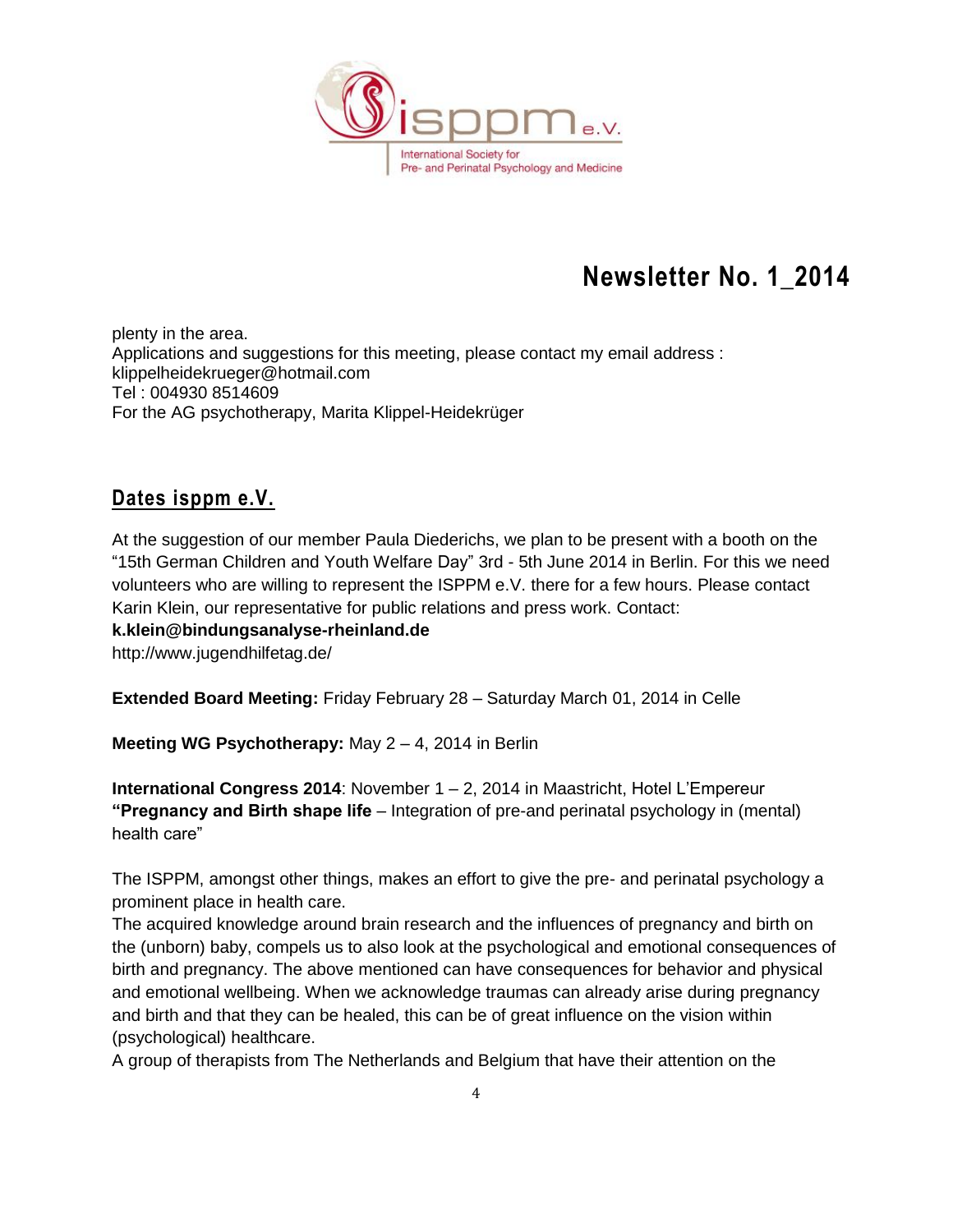

prenatal and birth work are delighted to organize the congress in the Netherlands (Maastricht) in behalf of the ISPPM Germany.

By providing information at this congress through plenary lectures and workshops we hope to achieve recognition and integration within all kinds of disciplines.

National and international speakers that are invited, shall discuss various aspects of pre- and perinatal themes. Colloquial speech is English.

The congress is for all professionals and non professionals who are interested in pre- and perinatal psychology.

Takes place in: Hotel L'Empereur, Stationsstraat 2, Maastricht [http://www.hotelempereur.nl](http://www.hotelempereur.nl/)

Below the provisional list of speakers at the congress:

Matthew Appleton :

- The influence of birthtrauma on the physical and emotional wellbeing of the baby (United Kingdom, [www.matthew-appleton.co.uk](http://www.matthew-appleton.co.uk/) )

Bea van de Bergh :

- The influence of obesity during pregnancy on the development of the baby. (Netherlands, [www.tilburguniversity.edu/nl/webwijs/show/?uid=bea.vdnbergh\)](http://www.tilburguniversity.edu/nl/webwijs/show/?uid=bea.vdnbergh)

Nikk Conneman :

Nidcap, the Newborn Individualized Development Care and Assessment Programm (Netherlands, [www.nidcap.org/training\)](http://www.nidcap.org/training)

Thomas Harms :

- First aid for crying babies (Germany, [www.zepp-bremen.de\)](http://www.zepp-bremen.de/)

Ludwig Janus :

- Speech at the party evening (Germany, [www.ludwig-janus.de\)](http://www.ludwig-janus.de/)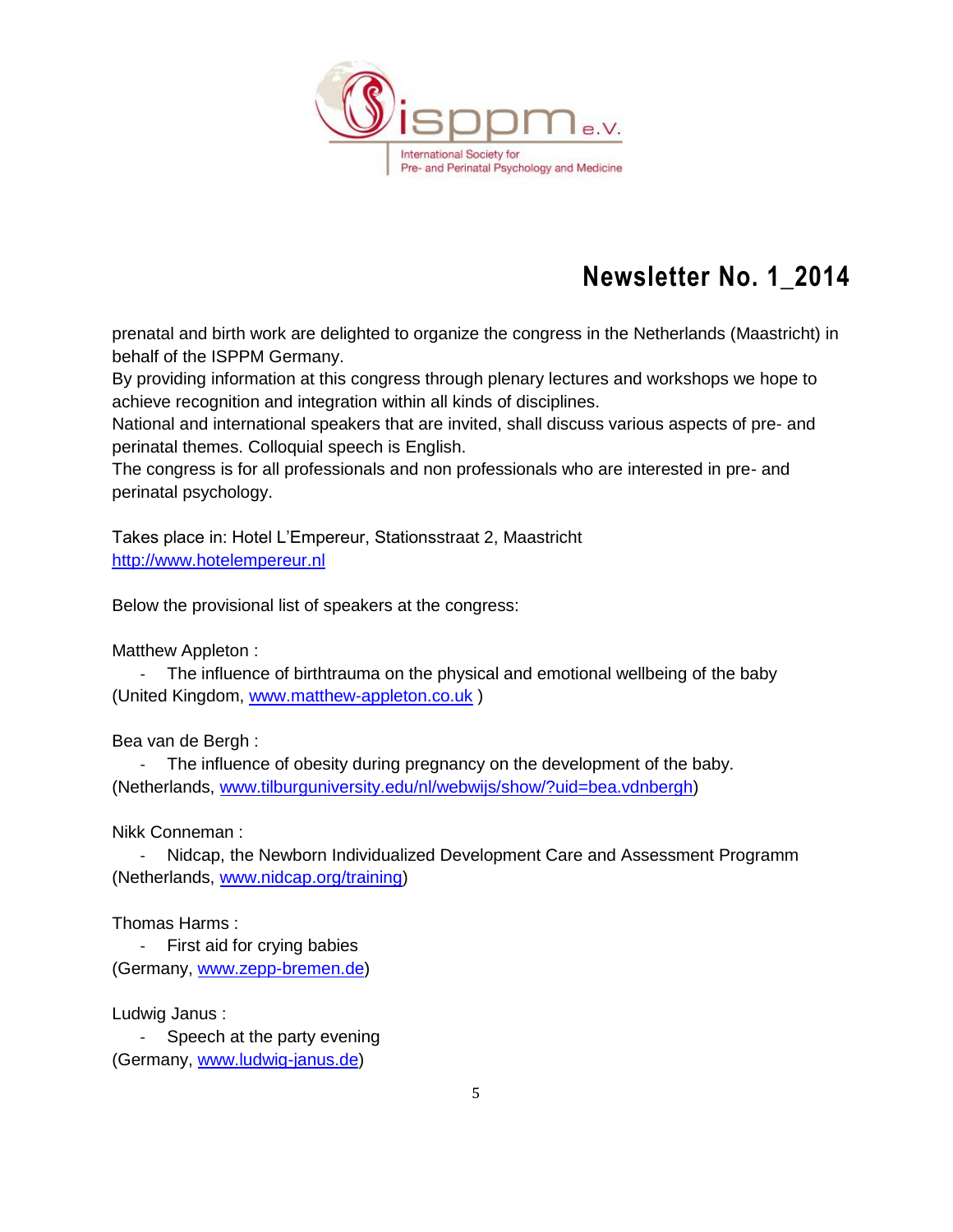

Klaus Käppeli : - IVF, consequences for baby and family (Switzerland, -)

Kathryn Kier:

- Birth intro (USA, [www.IPPE.info](http://www.ippe.info/) )

Franz Renggli :

- The Golden Gate to life, how can we heal our trauma from birth and pregnancy (Switzerland, [www.franz-renggli.ch](http://www.franz-renggli.ch/) )

Barbara Schlochow :

- Lost twin

(Switzerland, [www.babaraschlochow.ch](http://www.babaraschlochow.ch/) )

Elena Tonetti : - Birth into being: Limbic imprint Re-Coding (USA, [www.birthintobeing.com](http://www.birthintobeing.com/) )

Jaap van de Wal :

- The embryo in us – About soul and consciousness in the Womb (Netherlands, [www.embryo.nl](http://www.embryo.nl/))

Anna Verwaal :

- The influence of your own birth on the birth of your child. (USA, [www.fromwombtoworld.com](http://www.fromwombtoworld.com/) )

Best regards Marleen Dols Sylvie Geerdens Annelies van Geest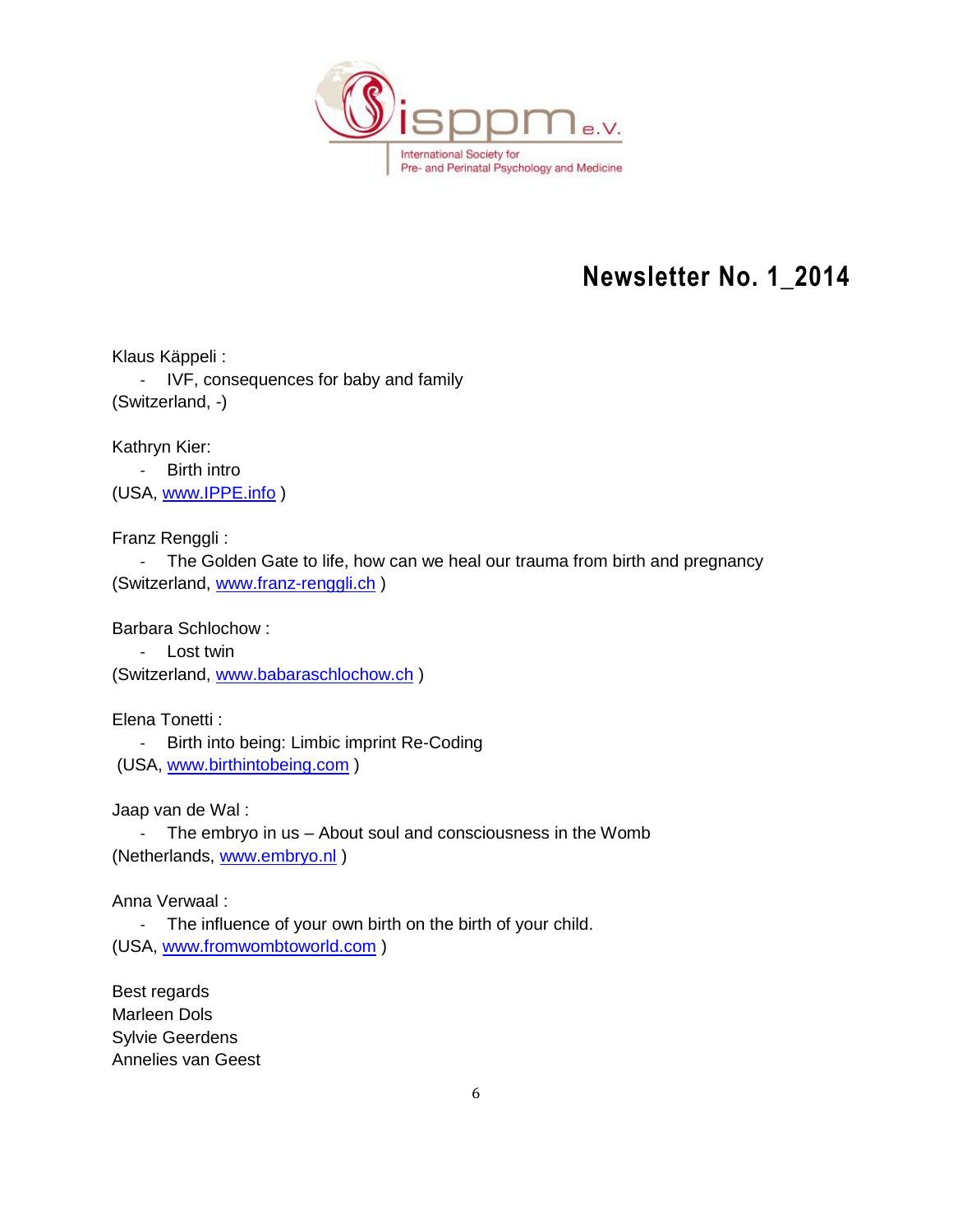

Sylvia Verduin Yvonne Welling

Contact: **isppmcongres2014@gmail.com** 

**Annual Conference 2015:** October 23 – 25, 2015 in Berlin

Decision of the Extended Board: The 2015 Annual Conference is thematically aligned on the basis of the " Charter of rights of unborn children ..." and taking into account inadequate prenatal and perinatal mother- and-child-protection.

Invitation to ISPPM members interested in working with us to prepare this isppm conference in 2015 in Berlin.

Current organisation team: Irene Behrmann, Paula Diederichs, Eva-Maria Müller- Markfort, Dr. Annette Schepper

Contact: **Irene.Behrmann@t -online.de**

### **Congress Dates**

9 - 10 April, 2014 **Optimising Childbirth Across Europe** An Interdisciplinary Maternity Care Conference Vrije Universiteit Brussel (Etterbeek campus), Brussels, Belgium Part-funded by the COST Action IS0907: Childbirth Cultures, Concerns, and Consequences: Creating a dynamic EU framework for optimal maternity care <http://optimisebirth.com/page/7/home/>

14 - 18 June, 2014 14th WAIHM World Congress **Babies: Their Contributions - Our Responsibilities** Hosted by AIMH UK, Edinburgh <http://www.waimh.org/i4a/pages/index.cfm?pageid=1>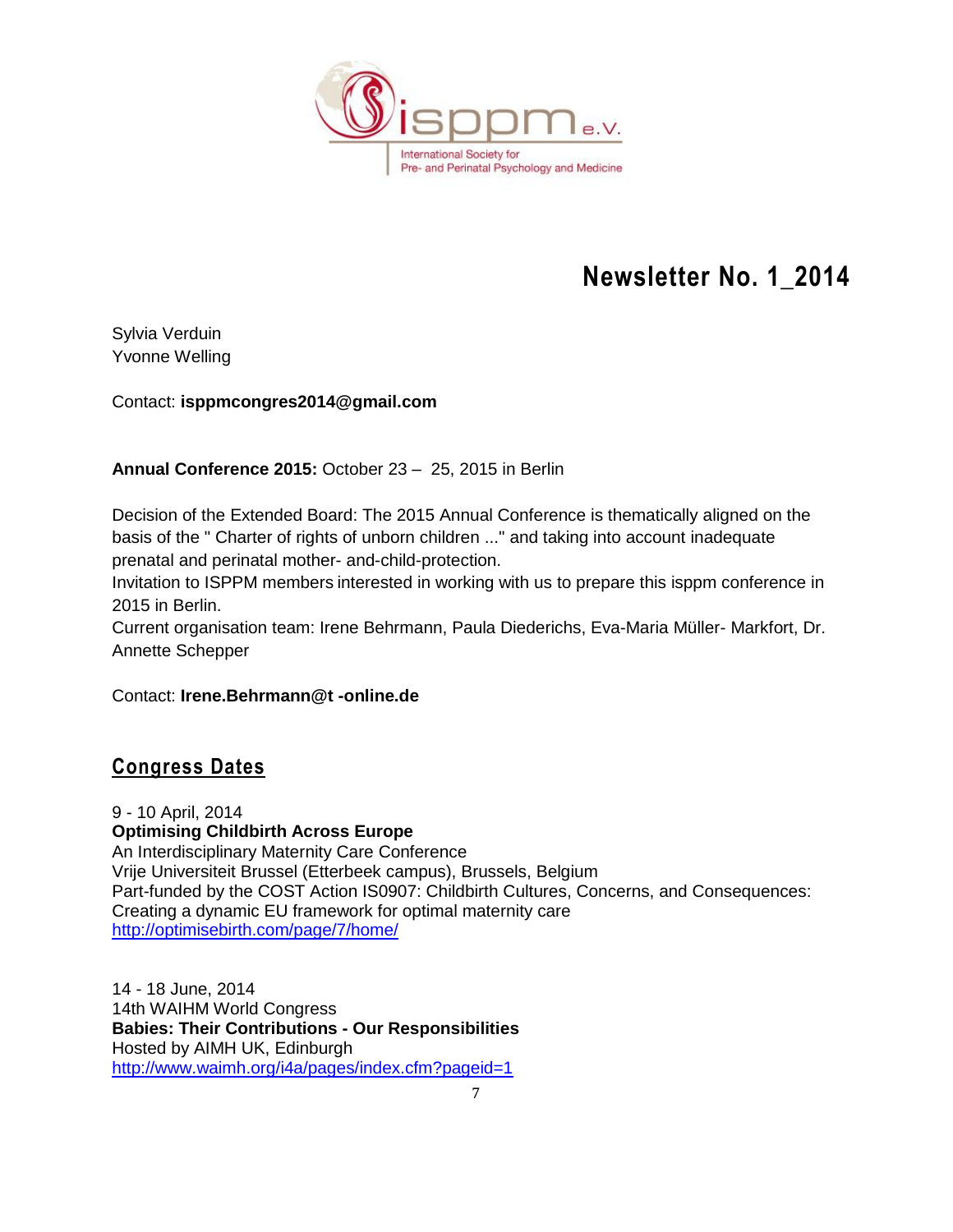

### **News**

News from our area can always be found on our Facebook page. Just click this link: <http://de-de.facebook.com/pages/ISPPM-eV/124066644364106>

Mr. Janus is committed to the publication of the correspondence between Sigmund Freud and Otto Rank (in German). It's about a grant for the cost of printing by a so-called sponsorship for 100, - €. If you are interested to participate here, please ask Mr. Janus for more information. [janus.ludwig@gmail.com.](mailto:janus.ludwig@gmail.com)

### **Book Tipps**



Edward C. Whitmont

Return of the Goddess

Continuum Intl Pub Group (Sd); Revised edition 1997

Exploring the psychological implications of the sexual continuum, Whitmont's Return of the Goddess alerts us to the potential of our current situation wherein a "new mythologem is arising in our midst and asks to be integrated into our modern frame of reference. It is the myth of the ancient Goddess who once ruled earth and heaven before the advent of the patriarchy and of the patriarchal religions."

Truly a "myth for our times," Whitmont traces the evolution of consciousness through its magical, mythical and mental phases in the history of the world and urges both male and female readers to affirm a state of "psychological pregnancy and thereby reclaim one's own femininity, the personalizing and civilizing force arising out of subjective chaos."

Whitmont's book is a vital tool for those interested in the reintegration of Western society at a